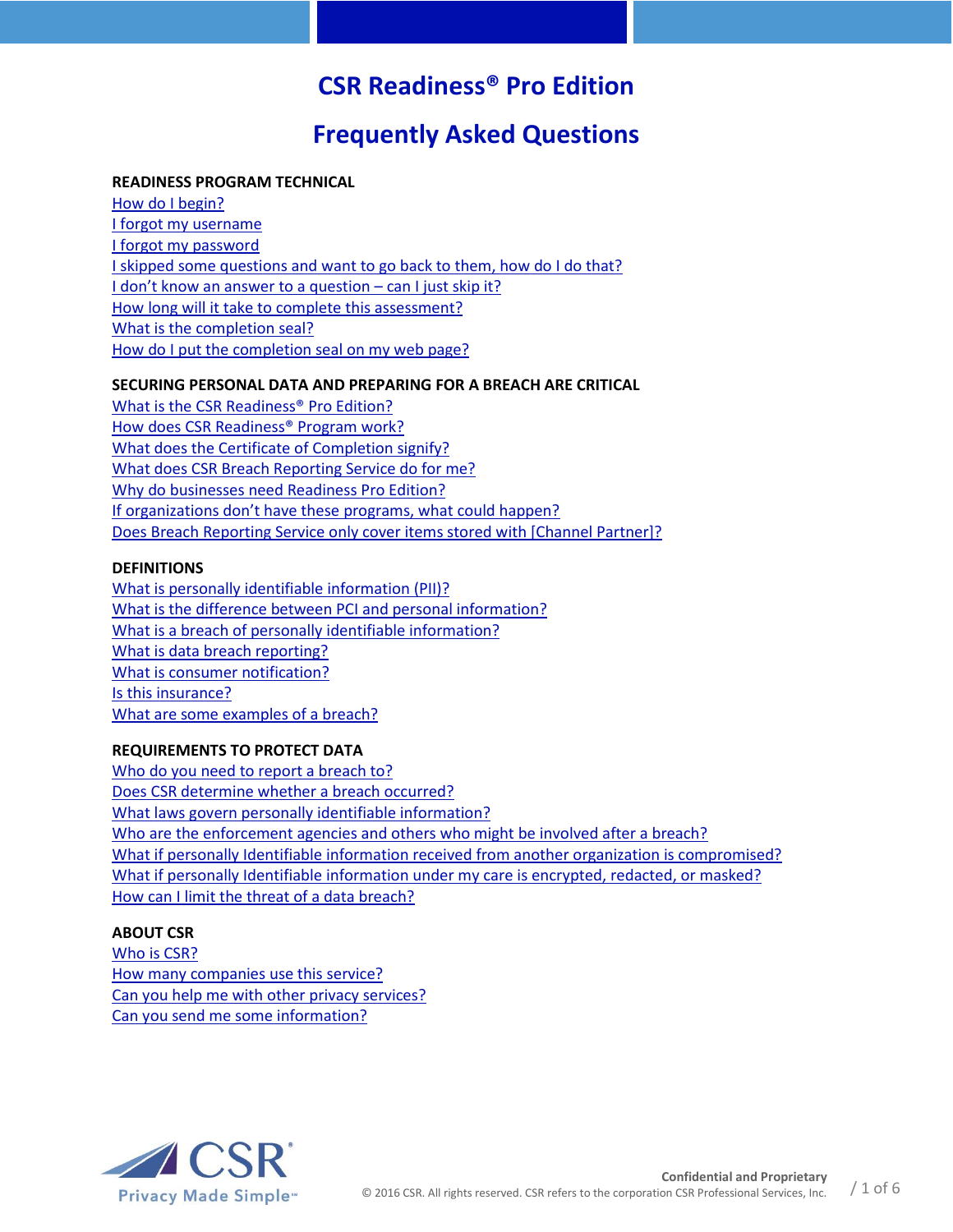# **TECHNICAL**

#### <span id="page-1-0"></span>**How do I begin?**

To begin, simply go to [https://paxtonrecords.csrreadiness.com](https://paxtonrecords.csrreadiness.com/) to register and create credentials to begin the process. You will have 24/7 access to your account.

#### **I forgot my username**

Your 'username' is the email address you registered with when signing up for Readiness. If you change your original registration email address using My Account in Readiness, this updated email address is your 'username'.

## <span id="page-1-1"></span>**I forgot my password**

To retrieve your password, you will need the email address you entered during registration or the updated email address you associated with your account using My Account in Readiness. Click on the Forgot Password link on the Log In screen. Enter in your email address and click the Email Link button. A reset password link will be sent to that email address. Click on that link to reset your password. If you do not receive that email or have any problems resetting your password, please contact **support@csrps.com** for further assistance.

### <span id="page-1-2"></span>**I skipped some questions and want to go back to them, how do I do that?**

To navigate back to questions previously skipped, you can use the Next and/or Back buttons located at the bottom of your questionnaire. You can also click on the Show Progress tab and click directly onto the domain of the question you would like to go back to. Before submitting your questionnaire, you will also be prompted to complete any required questions that have not been answered.

#### <span id="page-1-3"></span>**I don't know an answer to a question – can I just skip it?**

You can skip questions and come back to them later. You will want to ensure all questions are answered prior to submitting your questionnaire, as not answering a question will affect your score, generate suggested remediation tasks and associated policy and procedure offerings.

### <span id="page-1-4"></span>**How long will it take to complete this assessment?**

It is estimated that it will take one hour to complete the assessment. The entire evaluation and remediation process may take longer should consultation or research be required to answer to some of the questions. Progress within the assessment is saved as questions are answered. You can leave the assessment and come back to it at a later time to finish. Your answers up to that point will be saved.

### <span id="page-1-5"></span>**What is the ID Stay Safe seal?**

This digital seal is a stamp that you can place on your website, which informs your customers, affiliates, potential clients, corporate insurers, etc., that your organization has performed a thorough selfassessment of your organization's processes to protect personally identifiable information, indicating that you have policies in place to maintain a high level of vigilance, audit, and association education with regards to the protection of personally identifiable information within your organization.

#### <span id="page-1-6"></span>**How do I put the completion seal on my website?**

Once the self-assessment has been taken and the recommended remediation tasks have been completed, an email will be sent to the associated account's registered email address with the certification seal with instructions for its publication and directions to embed it on your web page. If there are any issues regarding the implementation of the completion seal, please contact **support@csrps.com** for further assistance.

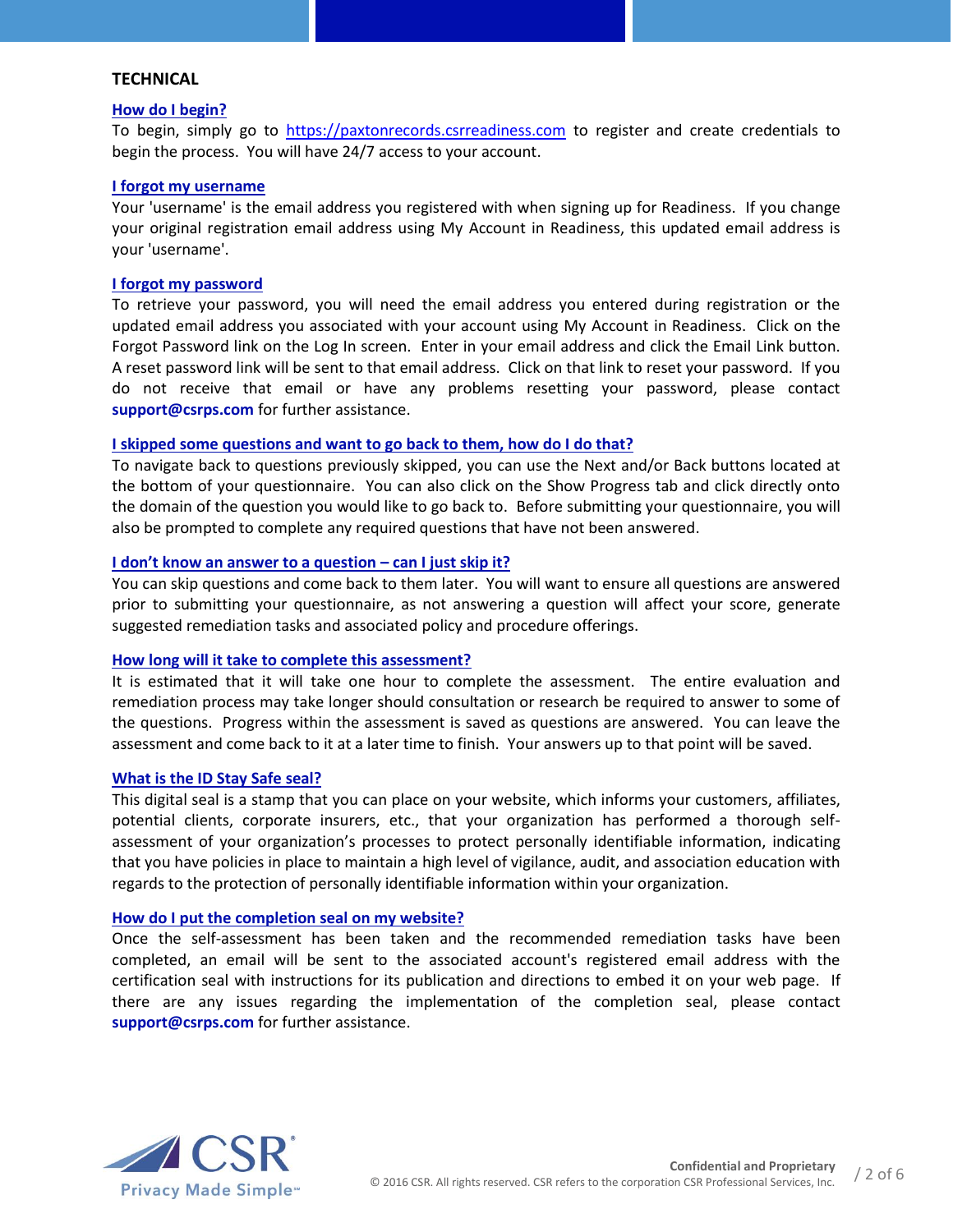## **SECURING PERSONAL DATA AND PREPARING FOR A BREACH ARE CRITICAL**

#### <span id="page-2-0"></span>**What is CSR Readiness® Pro Edition?**

The Readiness Pro Edition comprises the patent-pending risk assessment program CSR Readiness® and the *award winning* CSR Breach Reporting Service™.

#### <span id="page-2-1"></span>**How does the CSR Readiness® Program work?**

CSR Readiness® Program is an online self-assessment tool that helps you review, revise and revisit your business processes for handling the personally identifiable information (PII) of your customers, employees and vendors as required by a host of legislation and regulations.

#### **CSR Readiness® 3 Step Process:**

## **1) Review – Take a Self-Assessment Evaluation**

- Detect location of personally identifiable information (PII) in an organization
- Determine how PII is:
	- $\checkmark$  Acquired
	- $\checkmark$  Accessed  $\checkmark$  Handled
		- $\checkmark$  Stored
			- $\checkmark$  Destroyed



### **2) Revise – Implement Readiness Policies and Remediation Instructions**

 $\checkmark$  Transmitted

Remediate weaknesses and train employees on system-generated policies and procedures

## **3) Revisit – Continually Improve Risk Score**

• Routinely monitor and audit performance to meet legal, regulatory and other compliance requirements

<span id="page-2-2"></span>A dashboard will show progress and generate tasks to improve compliance. You can improve your business risk scores by remediation and implementation of further program offerings. Upon successful completion of the analysis and remediation, your business will earn a Certificate of Completion and the ID Stay Safe Digital Seal that you can use on your website and advertising.

#### **What does the Certificate of Completion signify?**

Once you have completed in the self-assessment evaluation and implemented the remediation tasks, you will be awarded the Certificate of Completion. This can be placed on your website and is valid for one year from date of issue. By annually revisiting your self-assessment, you can maintain this Certificate of Completion.

#### <span id="page-2-3"></span>**What does CSR Breach Reporting Service do for me?**

In the event of the actual or suspected breach of PII, the CSR Breach Reporting Service reports to authorities and notifies consumers, as required.

<span id="page-2-4"></span>Your call to the in-house CSR team of privacy professionals initiates a custom evaluation of your incident to determine if authorities and consumers must be notified. CSR files the necessary breach reports on your behalf, and consumer notification can be prepared with your input.

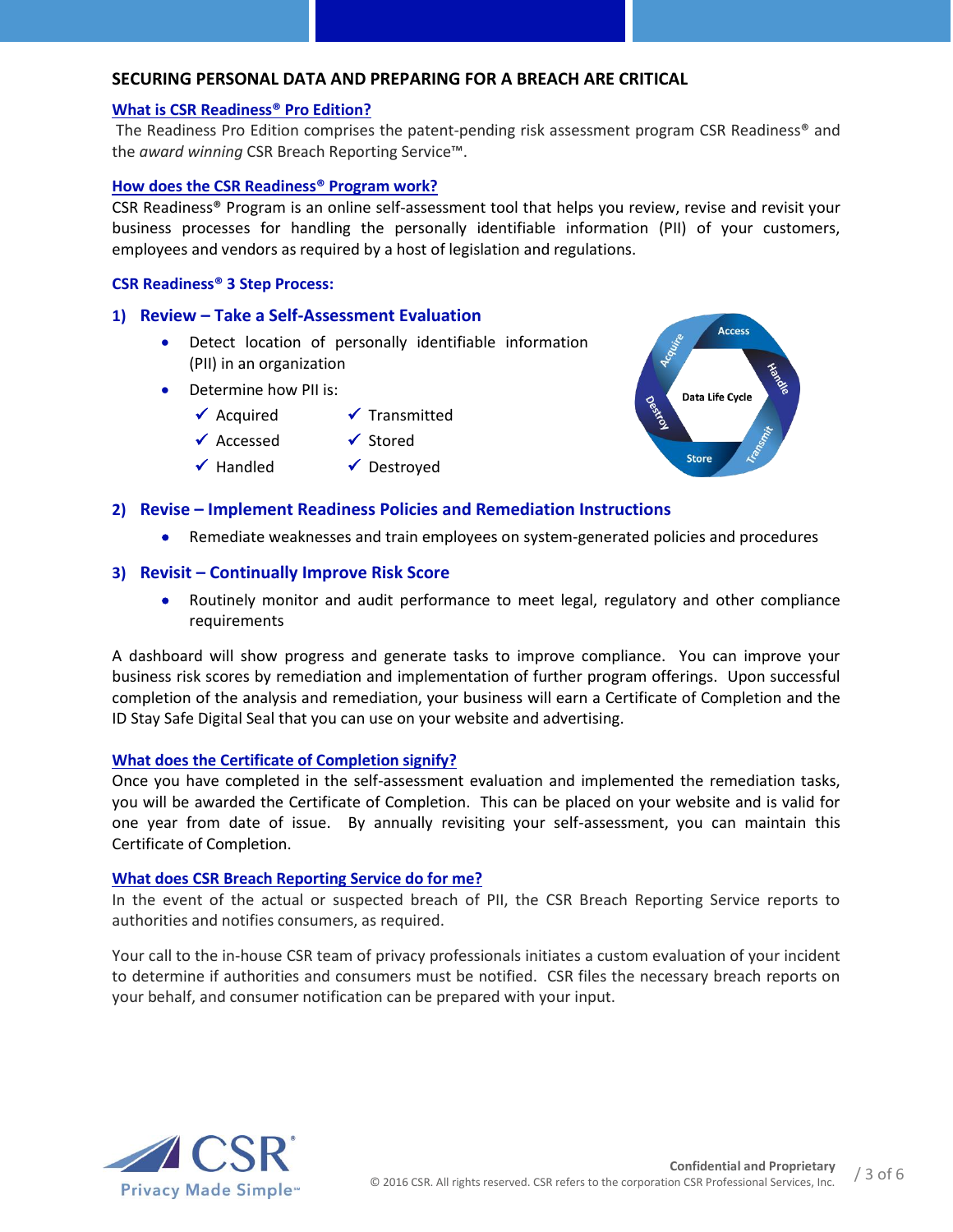## **[Why do businesses need this Pro Edition?](#page-2-4)**

Various state, federal and international laws require businesses to protect the personally identifiable information of employees, vendors and customers. Penalties for noncompliance can include fines, prosecution and even jail time. Massachusetts and Connecticut are just two examples of many jurisdictions that require businesses that deal with their residents maintain comprehensive risk assessment, remediation and monitoring programs related to their handling of legally protected personal information, known as PII.

#### <span id="page-3-0"></span>**[If organizations don't have this](#page-3-0) program, what could happen?**

While it's impossible to completely avoid a breach due to uncontrollable circumstances, 97% could have been prevented. Accidents, errors and theft are just a few ways that information is compromised. Smart devices and wireless services compound the problem. Proactive detection and correction can go a long way to prevent loss and further fallout due to reputational damage, lost sales, fines, lawsuits and prosecution.

The Department of Homeland Security, the FTC, Visa and the BBB encourage businesses to protect consumer data and plan ahead to reduce risk. All states have laws that protect their residents who might be your customers, employees or vendors. Many laws specifically require creation and maintenance of information security programs. These laws include penalties for noncompliance.

For example, the civil penalty for violating the Connecticut Act No. 08-167, which requires the safeguarding of personal data, is \$500 per violation, up to \$500,000 for a single event.

Lost trust means lost sales. The fallout of data breaches has caused businesses to close their doors. According to Visa, businesses should "Consider a breach likely and plan accordingly."

### **Does Breach Reporting Service only cover items stored with Paxton Record Retention, Inc.?**

<span id="page-3-1"></span>No, the Breach Reporting Service covers the location contracted with [Channel Partner] and handles reporting and notification as needed for the breach of ALL PII data your business may have, whether it is stored in your office, an employee takes a file home, or your business laptop is stolen while you are away on vacation.

### **DEFINITIONS**

### **[What is personally identifiable information or PII?](#page-3-1)**

The simple answer is that it's anything that can be used to identify you. The loss of this information leads to identity theft.

Types of personal information include: name, address, phone, email, birthdates, Social Security numbers, driver's license, bank account and credit card information. The list continues to grow with new and revised legislation and court rulings.

Other personal information includes health information, medical records, Vehicle Identification Numbers, license plate numbers, login credentials and passwords, school records as well as voice recognition files. Fingerprints, retina scans, and handprints are also considered personal information.

### <span id="page-3-2"></span>**[What is the difference between PCI and PII?](#page-3-2)**

PCI data is just one type of personally identifiable information. The PCI Data Security Standard protects credit cardholder data such as debit or credit card number, expiration date and card security code.

### <span id="page-3-3"></span>**[What is a breach of personally identifiable information?](#page-3-3)**

The unauthorized access, loss, use or disclosure of information by either accident or criminal intent which can identify an individual.

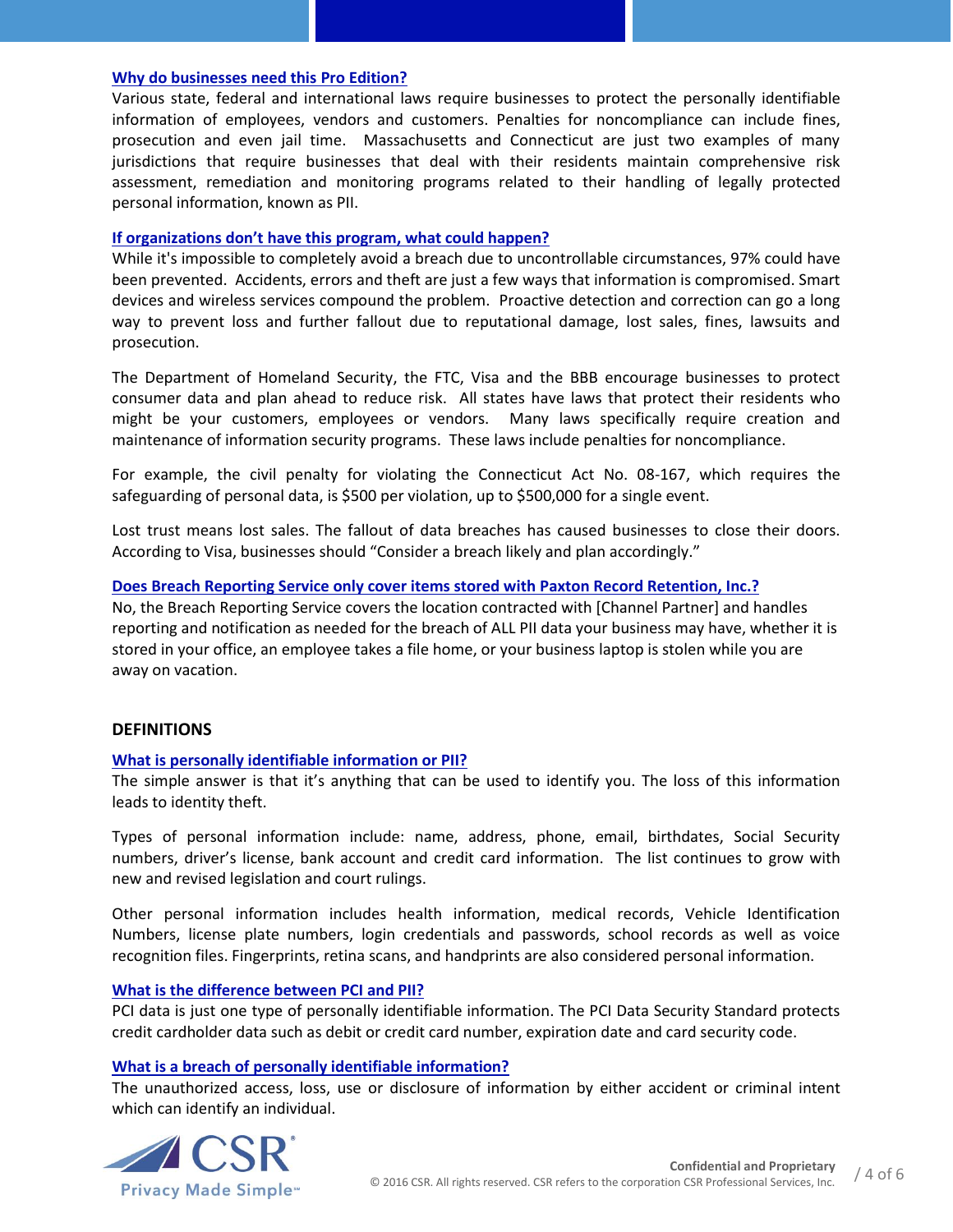## <span id="page-4-0"></span>**[What is data breach reporting?](#page-4-0)**

When a breach occurs, the clock starts ticking to comply with federal, state and other laws. Reporting involves the where, when and how of the incident.

### <span id="page-4-1"></span>**[What is consumer notification?](#page-4-1)**

Almost every state has enacted a data breach notification statute. These laws generally require businesses that have personal information about residents within a state to notify those residents when that data is compromised.

#### <span id="page-4-2"></span>**Is this Insurance?**

No. The CSR Breach Reporting Service reports to authorities and notifies consumers, as required In the event of the actual or suspected breach of PII.

#### <span id="page-4-3"></span>**[What are some examples of a breach?](#page-4-3)**

A breach can occur in many ways, including through lost laptops or smart phones, loss or improper disposal of paper records, intrusion into your network or PC by hackers and theft. The definition continues to expand.

### **REQUIREMENTS TO PROTECT DATA**

#### <span id="page-4-4"></span>**Who do I need to report a breach to?**

Who you need to report to in the event of a particular breach may depend on multiple factors including where you are located, what kind of PII was involved in the breach, and the location of the individuals that may have compromised PII. Over 100 countries have data protection laws, as well as 300+ federal, state and local authorities in the U.S. and Canada.

### <span id="page-4-5"></span>**Does CSR determine whether a breach occurred?**

No. Based upon our interview with you, our Privacy Professionals determine whether reporting to authorities or notification to consumers is necessary. If reporting is required, our Privacy Professionals will do so on your behalf. If consumer notification is necessary, we will work with you to do so.

### **[What laws govern personally identifiable information?](#page-4-4)**

Here are a few examples of the hundreds of laws and regulations that relate to the protection of personally identifiable information (PII) and requirements to report suspected or real loss.

- **•** Gramm-Leach-Bliley Act (GLBA)
- Fair Credit Reporting Act (FCRA)
- **•** Drivers Privacy Protection Act (DPPA)
- Health Insurance Portability and Accountability Act (HIPAA)
- Health Information Technology for Economic Clinical Health (HITECH) Act
- Payment Card Industry Data Security Standard (PCI-DSS)
- Family Educational Rights and Privacy Act (FERPA)
- 47 state data breach laws
- Data security laws requiring comprehensive information security programs to safeguard personal information, i.e. Massachusetts' 201 CMR 17.00

### <span id="page-4-6"></span>**[Who are the enforcement agencies and others who might be involved after a breach?](#page-4-6)**

Enforcement officials include various federal and state agencies as well as attorneys general, commissioners and others. Here are a few examples:

Federal Trade Commission (FTC)